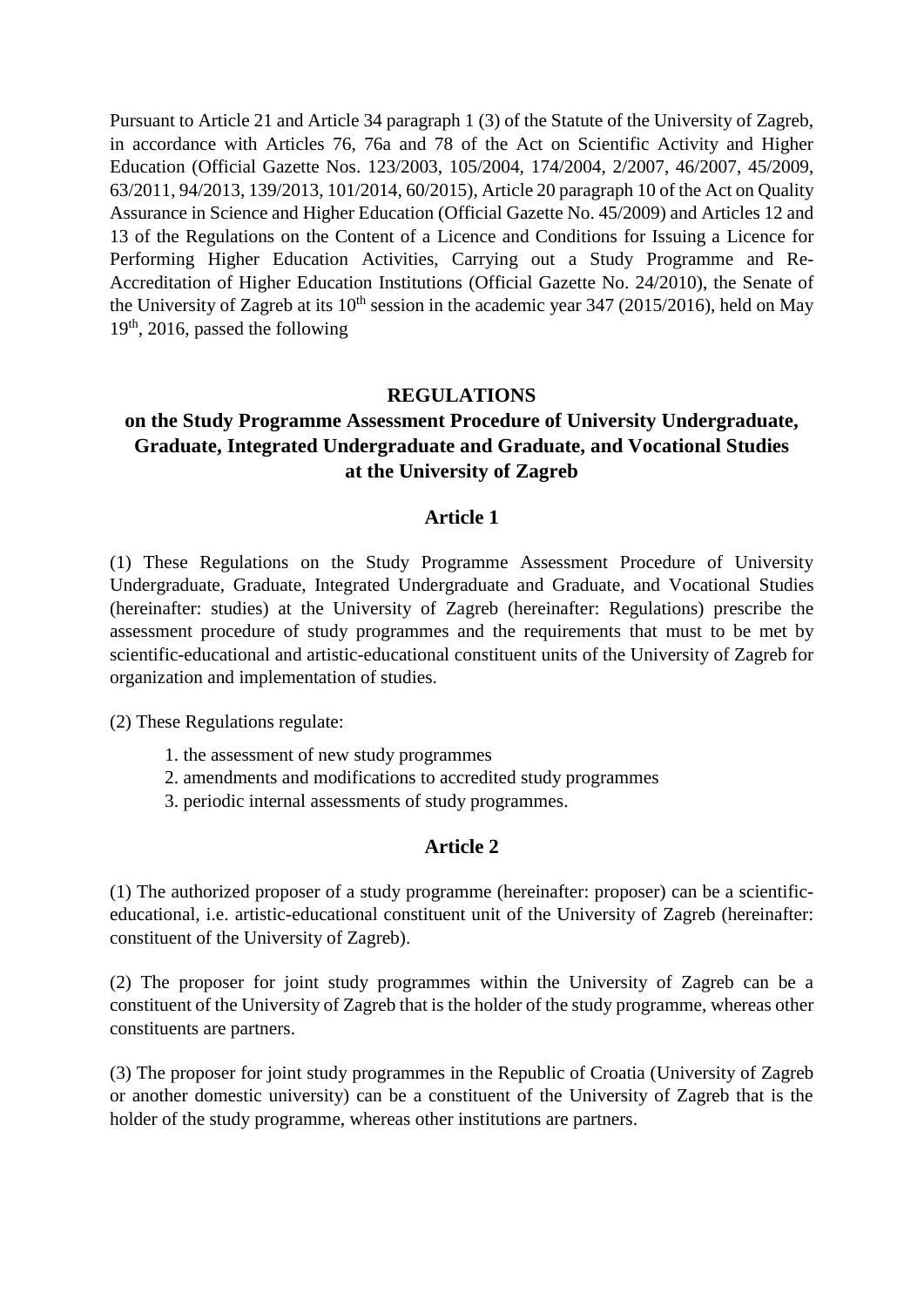(4) The proposer for joint (international) study programmes, part of which is a constituent of the University of Zagreb, is a constituent of the University of Zagreb that is the holder of a part of the joint study programme.

## **Article 3**

(1) The proposer in Article 2 of these Regulations submits the proposal for the assessment of a new study programme to the Committee for Quality Management of the University of Zagreb (hereinafter: Committee) no later than 12 months before the beginning of the academic year in which it is planned to start the implementation of the new study programme.

(2) The Committee conducts a formal evaluation and assessment of the new study programme.

(3) In addition to the proposal for assessment of the study programme in paragraph 1 of this Article, the proposer must submit the following documents:

- 1. Written report on the justifiability of implementing the proposed study programme
- 2. Decision of the Faculty/Academic/Expert Council of the proposer on the adoption of the proposed study programme, as well as Decisions of Faculty/Academic/Expert Councils of other constituent partners, i.e. other respective bodies of partner institutions which participate in the implementation of joint study programmes and international joint study programmes
- 3. Detailed proposal of the study programme in Croatian and in English (Form 1)
- 4. Description of spatial work conditions and staff capacities of the constituent for the implementation of the study programme (Form 2)
- 5. Curriculum vitae of course teachers and other teachers at the institution, as well as of external associates who participate in the implementation of the study programme (Form 3)
- 6. Filled out Form 4 *Financial analysis of the higher education institution* and a Declaration of the Dean on secured financial sources required for the organization and implementation of the study programme
- 7. Plan of quality assurance procedures for the study programme (Form 5)
- 8. Evidence of the required number of signed Contracts of employment with scientific educational, artistic-educational, i.e. teaching staff members:
	- a) Dean's Statement on employees who are financed from the state budget of the Republic of Croatia
	- b) Photocopies of Employment Contracts for employees who are not financed from the state budget of the Republic of Croatia
- 9. Dean's Statement in case the new study programme should replace an existing one
- 10. Letter/Summary of the Detailed proposal of the study programme that contains general information on the study (name, provider, type of study, academic title, scientific field of the study programme, duration of the study programme, minimum number of ECTS credits required for completion of the studies).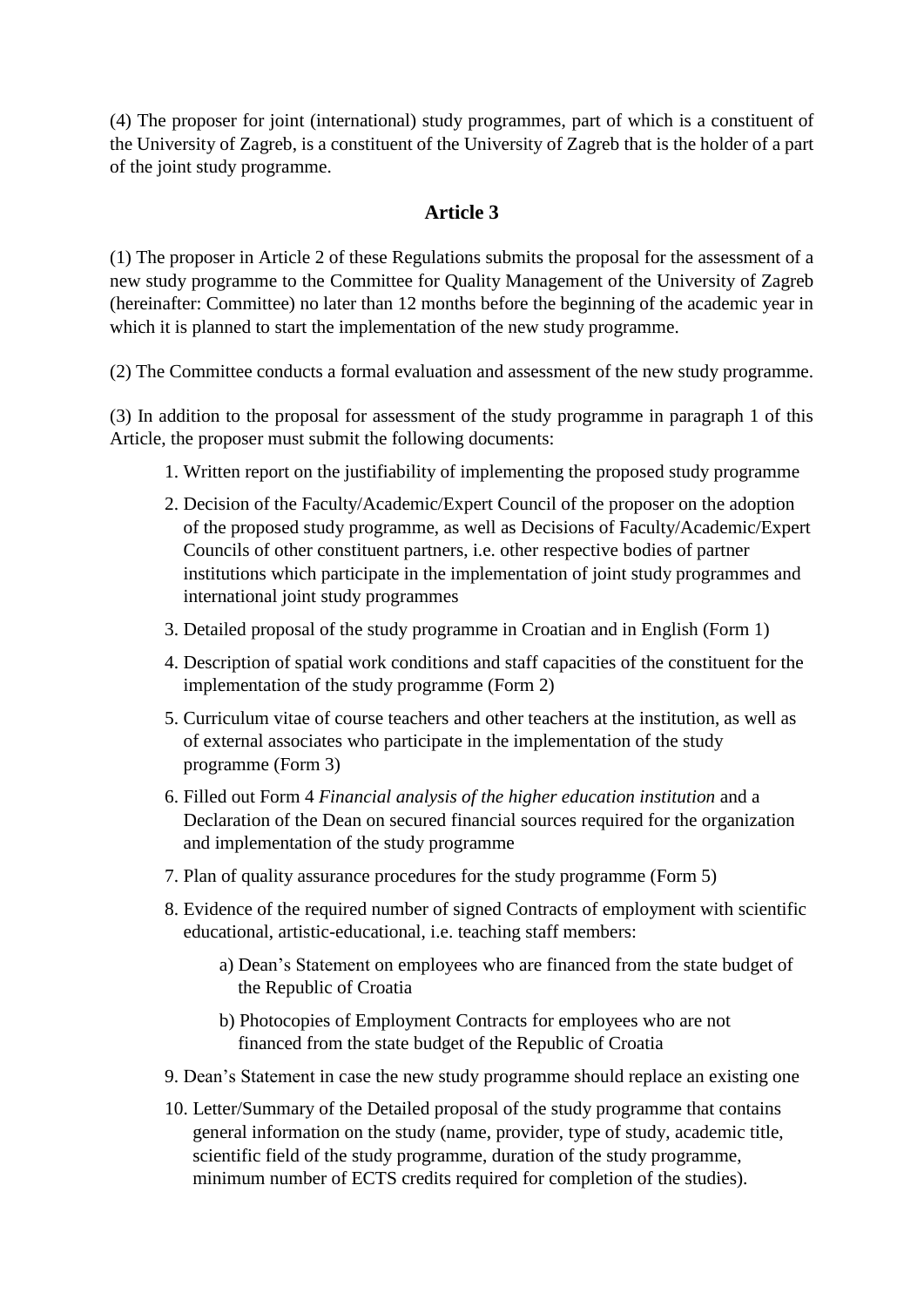(4) In case the proposed study programme is implemented in a foreign language, in addition to the documentation listed in paragraph 3 of this Article, the following documents must also be submitted:

- 1. Certificates or detailed statements on language proficiency for each teacher in the study programme that shall be implemented in a foreign language
- 2. Decision on the appointment of at least one administrative employee from the student administration office (Student Services) to conduct administrative work related to the study programme that is implemented in a foreign language, as well as a certificate on language proficiency confirming that the appointed administrative employee has knowledge of the foreign language at minimum B2 level
- 3. List of all forms required for student enrolment in a foreign language
- 4. Statement of the institution that each foreign student shall have access to teaching materials and information related to the study in the foreign language in which the study shall be implemented.
- (5) In case the proposed developing programme is:
	- a programme that is not considered to be a study in terms of the law, however, that is part of the Development Strategy of the constituent or the University, the proposer must submit all documentation that is currently available from paragraph 3 of this Article, as well as documentation listed from Article 4 to Article 8 of these Regulations
	- if the proposer submits all the prescribed documentation within 3 years, the programme shall be subject to the study programme assessment procedure pursuant to these Regulations
	- upon completion of the programme, a certificate shall be issued on the acquired qualifications and competences, as well as a list of successfully completed courses.

## **Article 4**

The detailed proposal of the study programme (Form 1), must contain the following:

- 1. Dean's Statement which clearly indicates the teachers and other stakeholders from the higher education system who participated in the production of the study programme
- 2. For graduate studies, a certificate for the accredited undergraduate study (in case they were implemented earlier or if they are not submitted at the same time) in the identical scientific or artistic field or, in case of interdisciplinary studies, certificates for accredited undergraduate studies in each field of the proposed interdisciplinary study
- 3. General information on the study, i.e. details on the name and provider of the study programme, type of study (university or vocational) and manner of implementation of the study programme, as well as information on the academic/vocational title earned upon completion of the study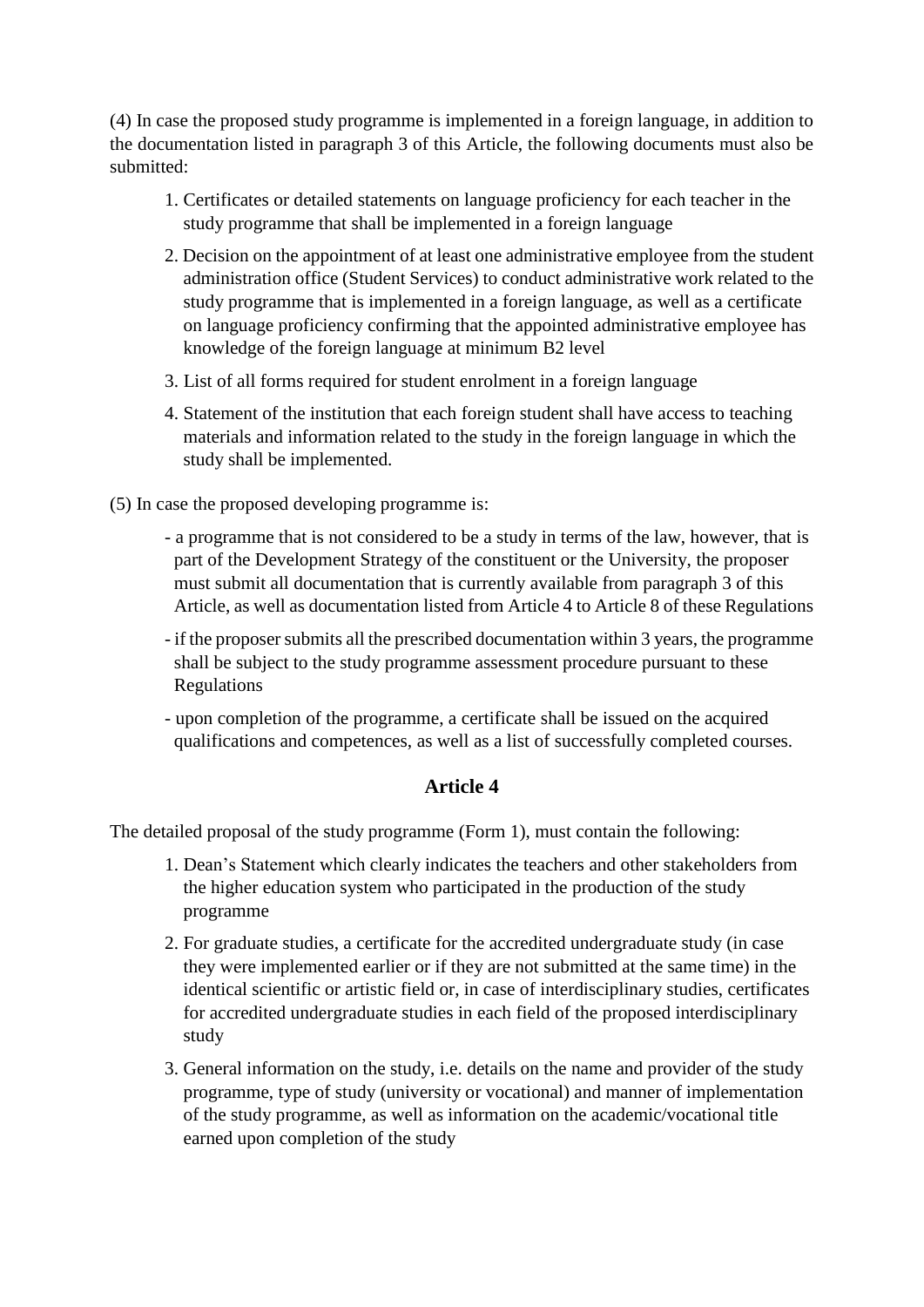- it should be specifically indicated if it is a:
	- a) single major
	- b) double major
	- c) interdisciplinary study
	- d) multidisciplinary study
	- e) developing programme
- 4. Introduction with information on the following:
	- reasons for introducing the study:
		- scientific need
		- cultural need
		- social need
		- economic need
	- assessment of usefulness in relation to the demands of the labour market in the public and private sectors
	- compatibility with the University mission and strategy, as well as with the strategy of the proposer of the study programme and the Higher Education Institutions Network strategic plan
	- comparability of the study programme with the quality level of related accredited study programmes in the Republic of Croatia and EU countries
	- possibilities for student mobility in the national and international higher education area
	- relationship with the local community
	- compatibility with the requirements of professional associations, if any exist
	- potential partners outside the higher education system
	- 5. General information on the following:
		- scientific/artistic fields/areas of the proposed study programme
		- duration of the study programme and the minimum number of ECTS credits required for completion of the study
		- language of implementation of the study programme
		- enrolment requirements and description of the admission procedure
		- learning outcomes at the level of the study programme determined in relation to the following:
			- legislative acts
			- requirements of applicable professional associations, if any exist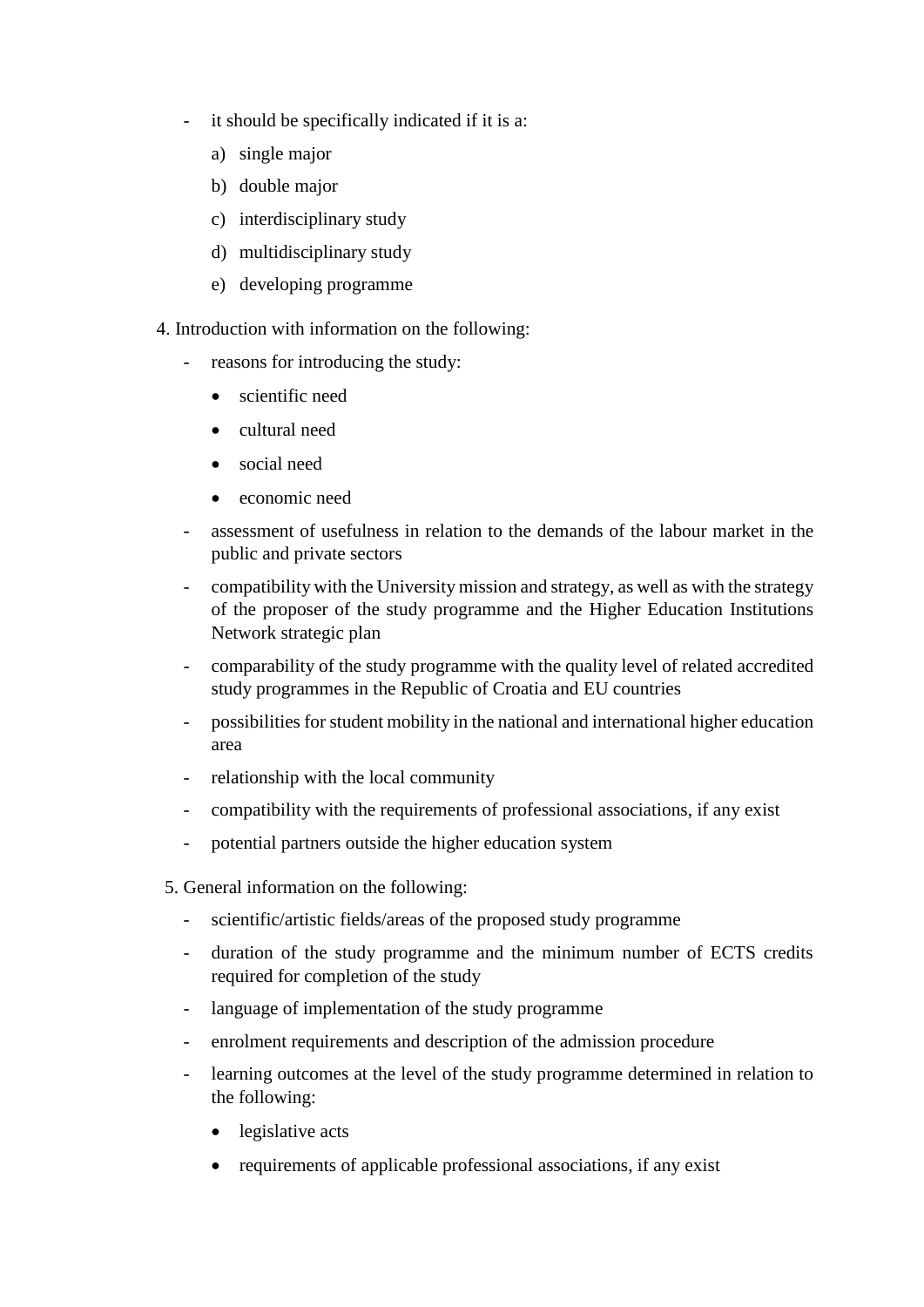- demands of the labour market
- possibilities for continuation of education
- general social needs
- evaluation of student employability at completion of the study programmes, including opinions or officially published documents by three organizations associated with the labour market (e.g. professional associations or scientific institutions at the national or international level, employers and their associations, unions, public services, etc.) on the suitability of the anticipated learning outcomes acquired at completion of the study with the demands of the labour market
- undergraduate studies that qualify for admission to the proposed graduate study, if a graduate study is proposed
- 6. Description of the study programme that includes the following:
	- list of mandatory and elective courses with class hours required for their implementation and the number of ECTS credits
	- list of modules, if any are planned, including the courses which are included, as well as a clarification of their mutual correlation
	- information on the structure of the study and enrolment requirements for each course (it should be determined for each course if there are any prerequisites or not, as well as which other courses are its prerequisites and to what extent – study structure and workflow of the study)
	- list of courses and/or modules that can also be implemented in a foreign language
	- information on the manner of completing the study
- 7. Description of each course in the study programme that consists of the following:
	- general information on each course, such as details on the course teacher, associates, name of the course, status of the course (mandatory or elective), year of the study in which the course is implemented, expected number of students enrolled in the course, as well as the level of application of e-learning and the anticipated percentage of online instruction in the course
	- list of course objectives
	- description of enrolment requirements and/or entry competences required for the course
	- learning outcomes at the level of the programme to which the course contributes
	- 3 to 10 expected learning outcomes at the level of the course
	- description of course content (syllabus)
	- information on formats of instruction and student responsibilities
	- number of ECTS credits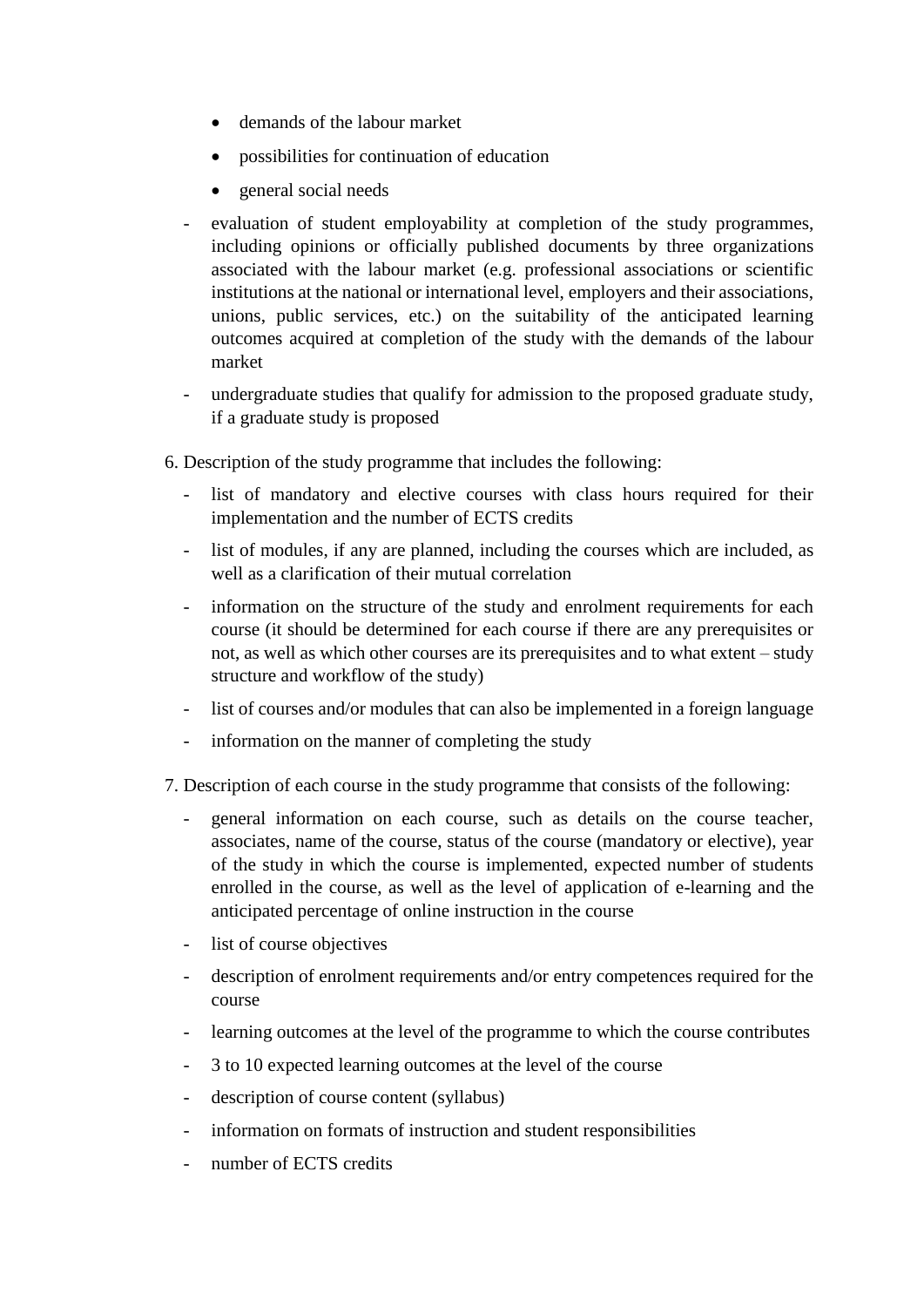- information on the evaluation and assessment of student work during classes and at the final exam, if one exists
- list of mandatory and optional literature; mandatory literature must be available to students in the library or in another way.

### **Article 5**

(1) Description of staff capacity (Form 2) containing the following:

- list and workload of teachers and external associates who participate in the implementation of the study programme
- list and qualifications of associates from other institutions who shall participate in teaching, research and expert activities in the study programme
- assessment of the optimal number of students for enrolment in the study.

(2) In order to organize and implement the study, the proposer of the study programme must meet the following staff requirements:

- no less than half of the total number of teaching hours for the proposed study programme must be implemented by permanently employed teachers in corresponding scientific-educational, artistic-educational and educational teaching ranks for proposers of university study programmes, i.e. no less than one third of the total number of teaching hours by teachers in corresponding scientificeducational, artistic-educational and educational teaching ranks for proposers of vocational study programmes
- the course teacher must be a teacher elected to the corresponding scientificeducational, artistic-educational or educational teaching rank
- the ratio between the total number of permanently employed teachers and associates in relation to the total number of enrolled students cannot be higher than 1:30, where the number of full-time students is multiplied by a coefficient of 1, whereas the number of part-time students by a coefficient of 0,5
- the overall workload of teachers and associates in all institutions in which classes are implemented must comply with the prescribed workload.

## **Article 6**

- (1) Documents on spatial work conditions and equipment must contain the following (Form 2):
	- evidence on availability of adequate space required for the implementation of the study programme
	- information on the number of available classrooms of adequate size according to the criteria on the size of student groups, so that in general, student group sizes do not exceed the standards (e.g. 150 students for lectures, 30 students for seminars and auditory exercises, 20 students for language exercises, 10 students for laboratory exercises, etc.)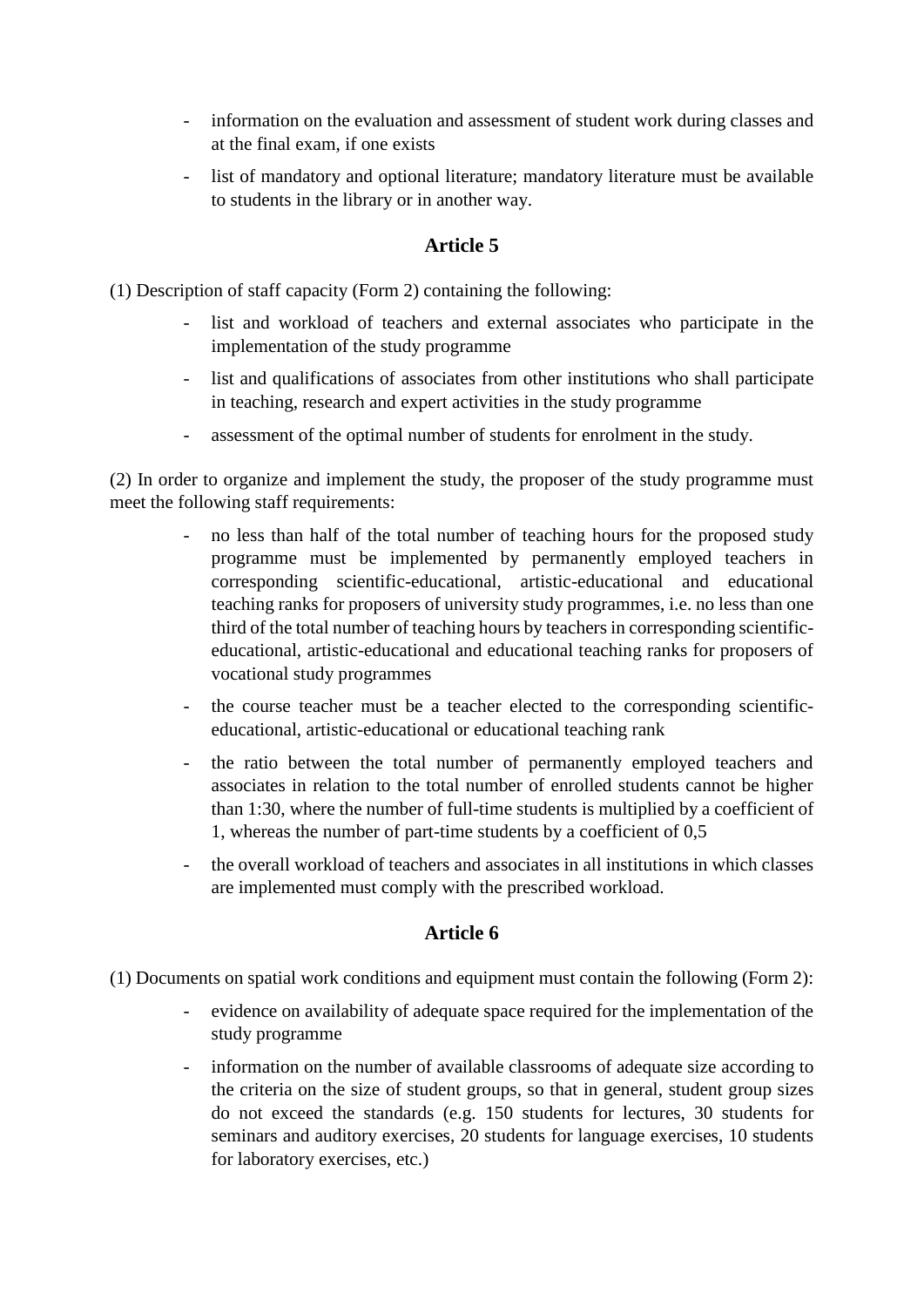- information on the laboratories
- information on the adequate informatics equipment for the implementation of the study programme
- information on appropriate areas for conducting practical classes
- information on adequate teacher cabinets
- information on the library area which contains the prescribed mandatory and optional literature in its library collection for all courses to be implemented in the scientific-educational and artistic-educational constituent pursuant to Article 4 paragraph 7 (10) of these Regulations
- information on providing the required space and staff in the student administration office that are available to students no less than six hours on working days
- information on providing the required equipment that can be from their own resources or rented for no less than five years, and that is adequate for accomplishing the determined learning outcomes.

(2) The adequacy of the space for conducting classes is determined by comparing the anticipated number of enrolled students with the size of available space, so that in general, for each student there is 1,25 m² of useable space, in accordance with Article 5 of the Regulations on the Content of a Licence and Conditions for Issuing a Licence for Performing Higher Education Activities, Carrying out a Study Programme and Re-Accreditation of Higher Education Institutions (Official Gazette No. 24/2010).

### **Article 7**

Evidence of secured financial sources required for the organization and implementation of the study programme must contain a financial analysis of the proposer with cost projections and sources of financing for the implementation of the proposed study programme (Form 4).

### **Article 8**

(1) The plan for quality assurance of the study programme must be composed according to the Standards and Guidelines for Quality Assurance in the European Higher Education Area (Form 5).

(2) The study programme quality assurance plan contains a representation of the system for quality assurance, based on which the constituent established its quality assurance system and which clearly demonstrates that the proposer of the study programme scheduled procedures for teacher and associate evaluations, monitoring evaluations, assessments of resource availability for the process of learning and teaching, student assistance evaluations, monitoring student success rates, monitoring of contentment of all external and internal partners in the study programme, as well as their level of informing on the study programme.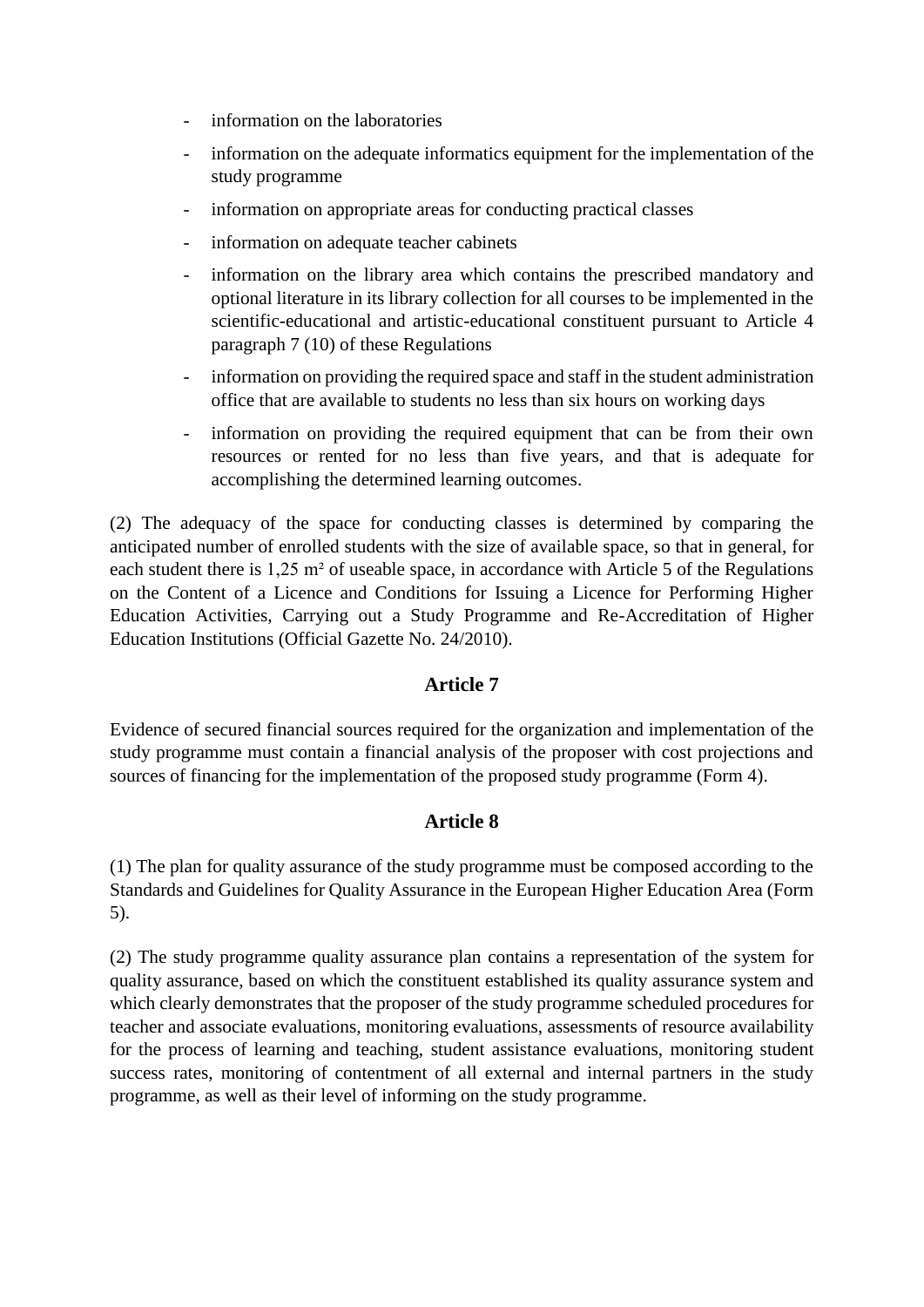## **Evaluation procedure of new study programmes**

## **Article 9**

(1) The information on starting an assessment procedure of a new study programme is delivered by the Committee to Field Councils to which the proposed study programme pertains to. The Field Councils submit potential recommendations to the Committee.

(2) One copy of the proposal for assessment of a new study programme is submitted in Croatian, in English, as well as in electronic form.

(3) In addition to the proposal in paragraph 2 of this Article, the proposer must submit the documentation prescribed by these Regulations (Articles 3 to 8).

# **Article 10**

(1) Upon reviewing the submitted proposal, the Committee shall establish if the proposer submitted a complete documentation required by these Regulations (Articles 3 to 8), and should it determine that the documentation is incomplete, the Committee shall ask the proposer to supplement the documentation within 30 working days.

(2) Once the received proposal and the attached documentation are complete, the Committee is obliged to assign a responsible contact person for the proposed study programme within 30 days.

(3) The Committee shall deliver the documentation on the financial analysis of the proposer of the new study programme (Form 4) to the University Committee for the Budget for analysis and it shall request their opinion on providing the required conditions for the organization and implementation of the proposed study programme within 30 working days.

(4) In case the received opinions are not positive, the proposer is obligated, upon the request of the Committee, to complete the proposal within 30 working days in accordance with the received evaluation.

## **Article 11**

(1) For each proposed new study programme, the Committee shall assign three reviewers, none of whom can be from the constituent of the proposer, and at least one of whom must come from outside of the University of Zagreb.

(2) Reviewers are obliged to deliver their review within 45 working days using the Form in attachment of these Regulations (Form 6).

(3) According to the instructions of the Office for Quality Management, for study programmes in fields of regulated professions, the reviewers shall verify the compliance of the study programme with the Act on Regulated Professions and Recognition of Foreign Professional Qualifications.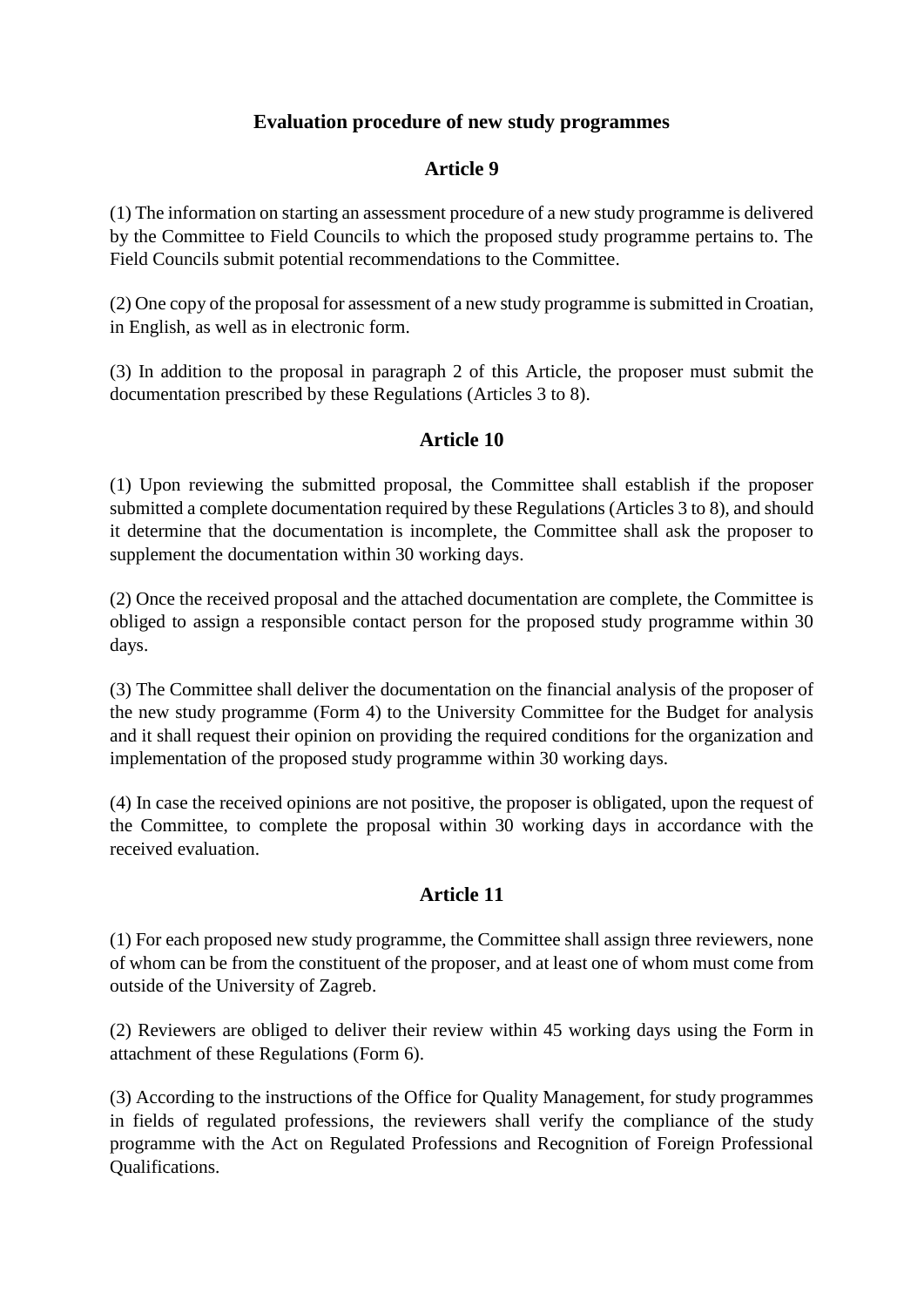## **Article 12**

(1) Upon receiving the reviews and the opinion in Article 10 of these Regulations, the responsible contact person submits a report to the Committee.

(2) Should the Committee estimate, on the basis of the report of the contact person, that further corrections of the study programme are required, the proposer shall be asked by the Committee to revise the study programme according to the reviews within 30 working days.

## **Article 13**

(1) On the basis of the submitted report, the Committee shall make one of the following proposals:

- a) the study programme can be implemented in the proposed form
- b) the study programme is rejected in case at least two reviews are negative
- c) the proposal is not suitable for implementation due to incomplete documentation even after a correction had been requested (paragraph 1 of Article 10 of these Regulations)
- d) the proposal is not suitable for implementation as the proposer has not revised the proposal after a correction had been requested (paragraph 4 of Article 10 and paragraph 2 of Article 12 of these Regulations).

(2) The proposal in the previous paragraph of this Article shall be submitted by the Committee to the corresponding Field Council(s) for further procedure.

## **Article 14**

(1) On the basis of the Committee's proposal, the corresponding Field Council(s) provides an opinion on the purpose and usefulness of the study programme. In case of an interdisciplinary programme, the opinion is requested from two or more corresponding Field Councils.

(2) The Committee submits the opinion of the Field Council, as well as the related documentation prescribed by these Regulations (Articles 3 to 8), to the University Senate.

### **Article 15**

Pursuant to the opinion of the Field Council and the recommendation of the Committee, the Senate shall make one of the following decisions:

- 1. the proposal for the organization and implementation of a new study programme is adopted
- 2. the proposal for the organization and implementation of a new study programme is rejected
- 3. the proposal for the organization and implementation of a new study programme is rejected due to incomplete documentation, i.e. the proposal had not been revised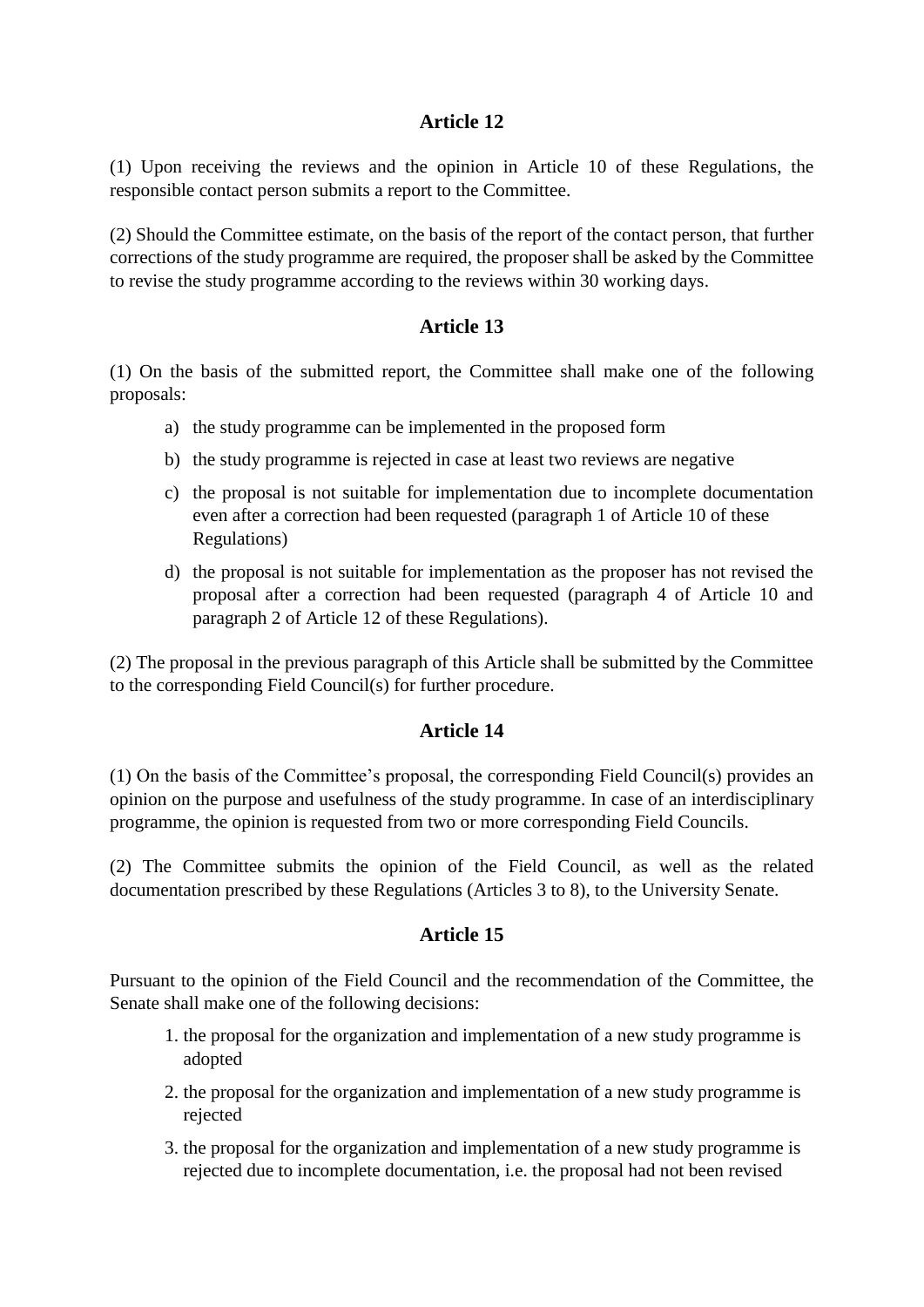within the requested deadline.

### **Article 16**

(1) The Senate's Decision shall be delivered to the proposer within 30 working days.

(2) In case the proposal is adopted, a copy of the Senate's Decision and the attached documentation prescribed by these Regulation (Article 3 to 8) shall be delivered to the Agency for Science and Higher Education and the Ministry of Science, Education and Sports (hereinafter: Ministry), which on the basis of the submitted Decision registers the study programme in the corresponding Register of Study Programmes.

(3) Upon the issuing of the certificate on registration from the previous paragraph, the conditions for the beginning of implementation of the study programme are thereby acquired.

(4) In case the proposal is denied or rejected, the proposer has the right to repeat the proposal for the organization and implementation of a new study programme after a period of one year since the day of issuing of the Senate's Decision.

### **Article 17**

The Committee is hereby authorized to assign, if necessary, work groups to conduct the procedures for assessment of new study programmes. The work group shall be composed of representatives of all scientific and artistic fields.

### **Amendments and modifications of study programmes**

### **Article 18**

Minor amendments and modifications of the study programme indicate content modifications of the programme up to 20% which do not significantly change the study programme, final student competences and their qualifications (professional profile); i.e. courses in the total amount of 80% of ECTS credits of the overall programme cannot be changed in relation to the number of credits of the ECTS system and the learning outcomes of the course.

### **Article 19**

Major amendments and modifications of the study programme (more than 20%, however less than 40%) indicate amendments in the study programme which modify mandatory courses, final student competences and their qualifications (professional profile) to a large extent; i.e. courses in the total amount of 60% of ECTS credits of the overall programme cannot be changed in relation to the number of credits of the ECTS system and the learning outcomes of the course.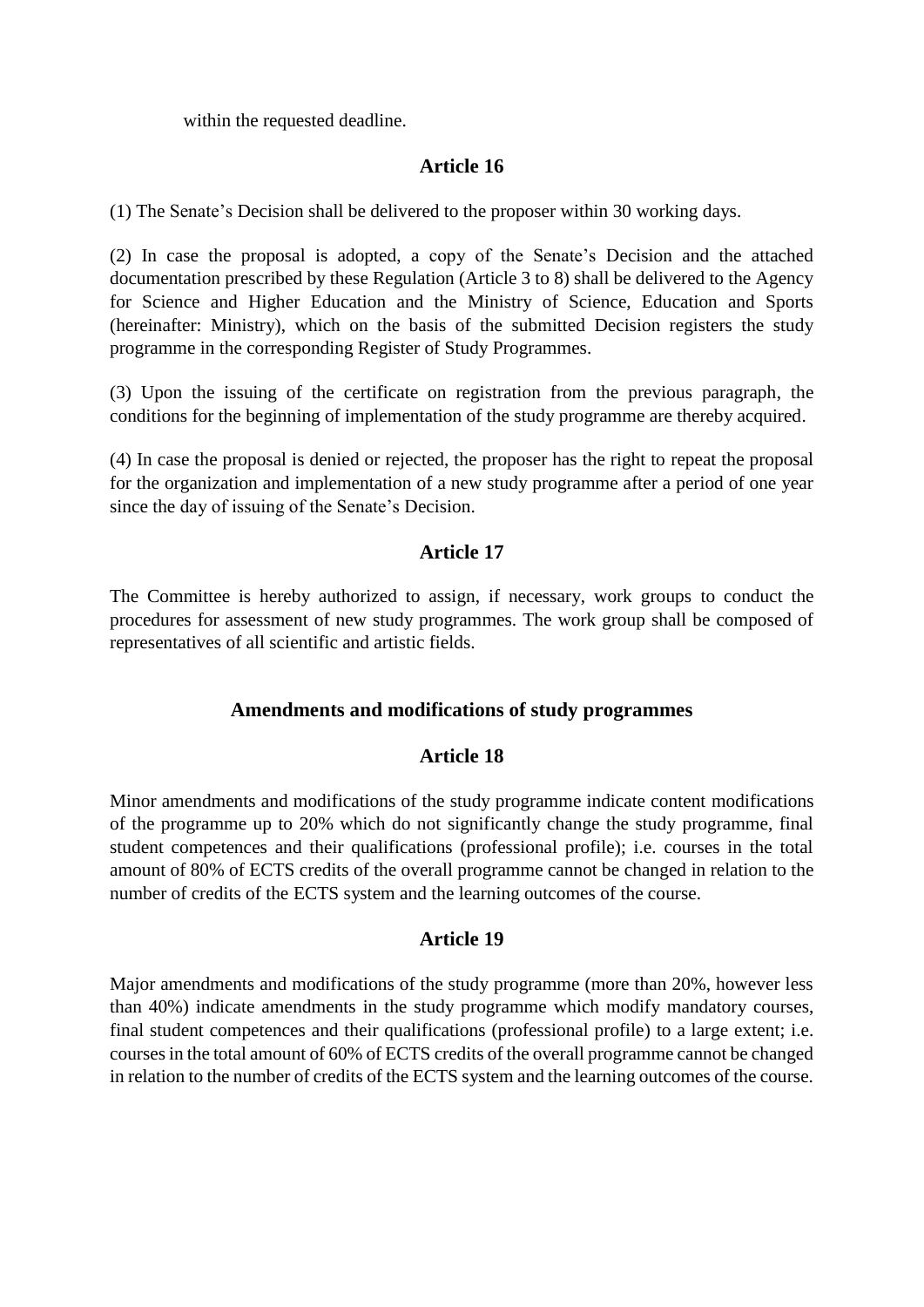### **Article 20**

Significant amendments and modifications of the study programme (more than 40%) indicate changes that modify over 40% of the study programme. The procedure of significant amendments and modifications of the study programme is conducted with an appropriate application of these Regulations (Articles 3 to 8), i.e. it is considered as a proposal for the assessment of a new study programme.

# **Assessment procedure for minor amendments and modifications of study programmes**

## **Article 21**

(1) Regular modernization of courses that refers to enhancing teaching methods, following recent literature and student success, as well as adjusting the content to modern scientific knowledge is not considered as major amendments and modifications, but represents part of the quality assurance process and is therefore not sent for further approval.

(2) Changes in elective courses outside the mandatory core of the study are not considered as modifications of the study programme and are not sent for further approval.

(3) Changing the name of the study programme without changing the qualification is considered as a minor amendment of the study programme and it must be sent for further approval to the Committee, the corresponding Field Council and the Senate, as on the basis of that the Ministry will be asked to correct the licence/registration in the Registry/certificate.

## **Article 22**

(1) The proposal for minor amendments and modifications of the study programme with the corresponding documentation (Form 3, Form 7), from Article 3 to Article 8 of these Regulations, is submitted to the University in two copies, one of which is in electronic form, no later than six months before the beginning of the academic year in which it is planned to start with the implementation of the study programme. A previous evaluation and assessment of minor amendments and modifications of the study programme is conducted by the Committee.

(2) The Decision on minor amendments and modifications of the study programme is made by Faculty Councils of scientific-educational constituents, i.e. Academic Councils of artisticeducational constituents which are the providers of the study.

(3) In addition to the Decision in the previous paragraph of this Article and a description of planned modifications, a copy of the licence for the study programme that is being modified (including the Conclusion on the modification of the licence, if one exists) is submitted to the Committee and the Field Council, and in case that the study programme had already undergone changes, also a copy of the University's Decision based on which the modifications had been implemented due to monitoring and registration.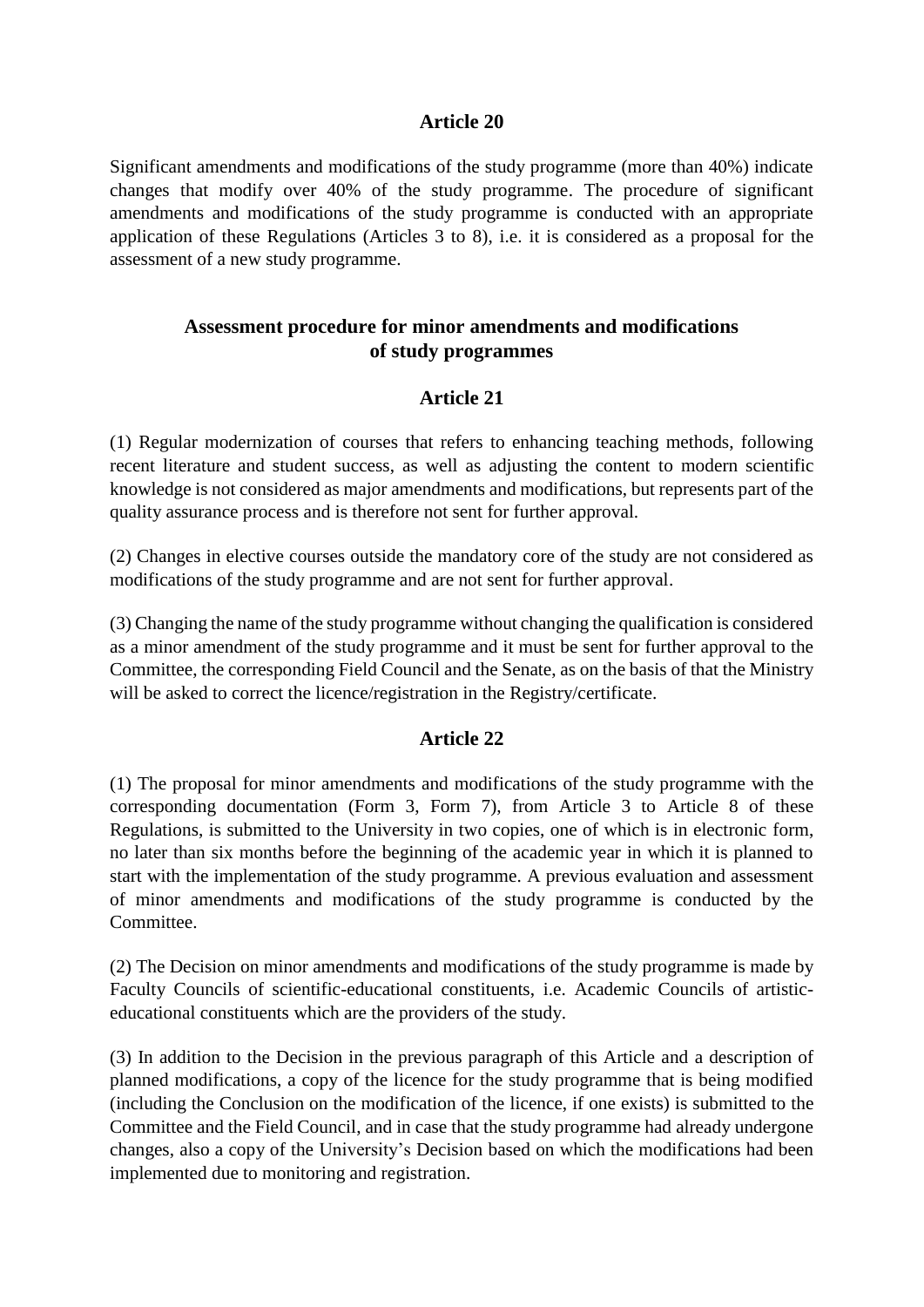(4) The description of the amendments and modifications within a course that is part of the mandatory core of the study programme is submitted in accordance with the form in attachment (Form 7). Only the initial and the final status (after the requested modification) is to be entered in the form within the component that is being amended, and only for the particular course (Table 2), whereas should this change also require modifications in the structure of the programme, then the initial and final status of the programme is also to be entered in the form (Tables 3 and 4).

(5) Providers of study programmes can modify a certain programme multiple times, however, courses in the overall amount of 80% of ECTS credits of the overall programme cannot be changed when compared to the original study programme and its licence.

(6) Should the Committee estimate that the modifications do not comply with paragraph 1 of this Article, it shall propose to the Senate to ask for an assessment procedure of major amendments and modifications of the study programme.

# **Assessment procedure for major amendments and modifications of study programmes**

# **Article 23**

(1) The proposal for major amendments and modifications of the study programme with the corresponding documentation (Form 2, Form 3, Form 5, Form 7), from Article 3 to Article 8 of these Regulations, is submitted to the University in Croatian and in English (one copy), as well as in electronic form, no later than six months before the beginning of the academic year in which it is planned to start with the implementation of the study programme. A previous evaluation and assessment of major amendments and modifications of the study programme is conducted by the Committee.

(2) The Decision on major amendments and modifications of the study programme is made by Faculty Councils of scientific-educational constituents, i.e. Academic Councils of artisticeducational constituents or other corresponding entities of the providers of the study in a range between 20% and 40%.

(3) In addition to the Decision in the previous paragraph of this Article and a description of planned modifications, a copy of the licence for the study programme that is being modified (including the Conclusion on the modification of the licence, if one exists) is submitted to the Committee and the Field Council, and in case that the study programme had already undergone changes, also a copy of the University's Decision based on which the modifications had been implemented.

## **Article 24**

(1) Within 30 working days from the day of receiving the completed proposal, the Committee assigns a responsible contact person who conducts a formal assessment of the required conditions and all other documents.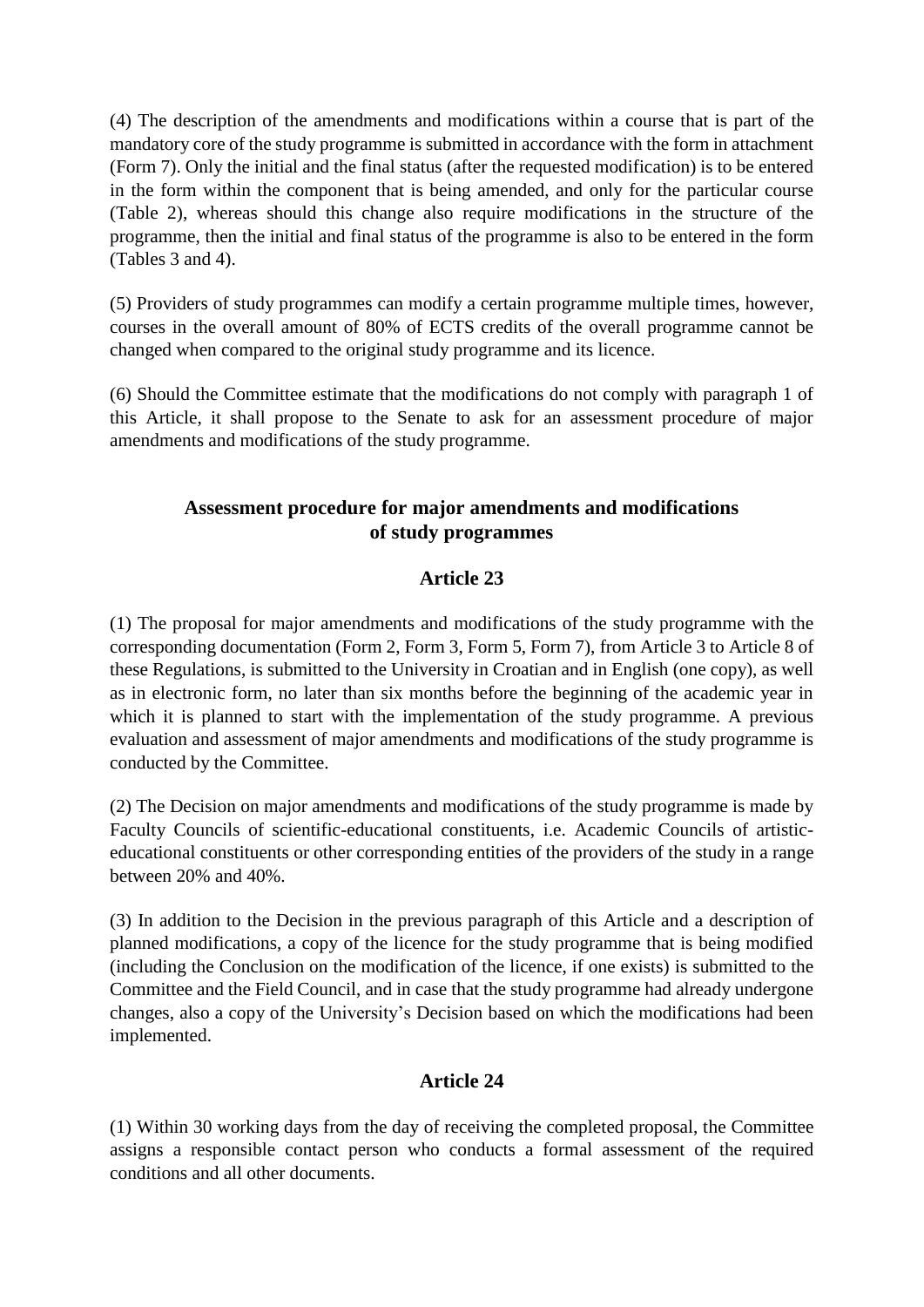(2) The Committee assigns a reviewer who is obliged to submit a review using the Form for reviews (Form 6) within 45 working days.

(3) After receiving the review, the contact person submits a report to the Committee.

# **Article 25**

(1) On the basis of the submitted report, the Committee shall make one of the following proposals:

- 1. major amendments and modifications of the study programme are adopted
- 2. major amendments and modifications of the study programme are rejected

(2) The proposal in the previous paragraph of this Article shall be submitted by the Committee to the corresponding Field Council(s) for further procedure.

## **Article 26**

(1) The corresponding Field Council gives an opinion on the Committee's proposal. The Committee submits the opinion to the Senate in order for it to make a decision. In case of interdisciplinary programmes, Field Councils of each included field must give their opinions on the Committee's proposal.

(2) Pursuant to the opinion of the Field Council and the recommendation of the Committee, the Senate shall make one of the following decisions:

1. major amendments and modifications of the study programme are adopted

2. major amendments and modifications of the study programme are rejected.

(3) In case the proposal is rejected, the proposer has the right to repeat the proposal after a period of one year since the day of issuing of the Senate's Decision.

## **Article 27**

The implementation of study programmes and their quality is monitored by the Senate of the University of Zagreb.

## **Article 28**

Major amendments and modifications of the study programme can be implemented no more than two times without the issuing of a new licence for the study programme, however, courses in the overall amount of 60% of ECTS credits of the overall programme cannot be changed when compared to the original study programme and its licence.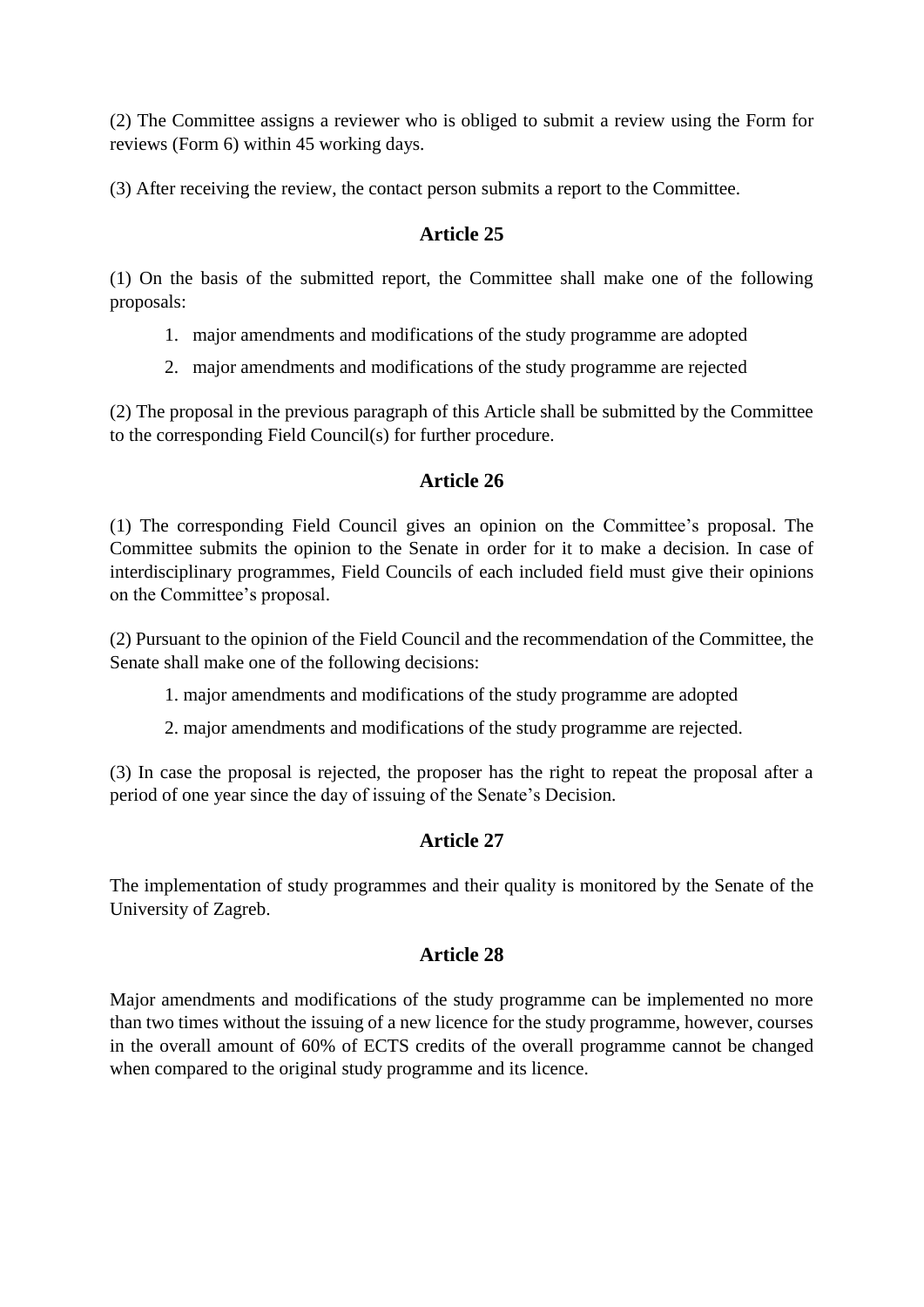### **Periodic internal assessments of study programmes**

## **Article 29**

(1) Within a period of five to seven years since the issuing of a licence for a study programme, the Senate shall initiate a procedure for an internal assessment of the study programme. The results of the re-assessment are analysed by the Committee and a report is submitted to the Field Council and the Senate.

(2) Periodic internal assessments of study programmes are part of the internal system for quality assurance and improvement at the University.

(3) In exceptional cases, at the proposal of the Committee for Quality Assurance, the Rector can initiate a procedure for the re-assessment of a study programme outside the mentioned deadline.

### **International joint studies**

### **Article 30**

(1) International joint studies are shared programmes by two or more institutions of higher education, among which at least one institution is from outside of the Republic of Croatia.

(2) International joint studies can be organized if institutions of higher education are accredited in accordance with European Standards and Guidelines for Quality Assurance in Higher Education or an equivalent quality standard.

(3) In addition to the documentation prescribed from Article 3 to Article 8 of these Regulations, in order to initiate the assessment procedure for a study, the proposer is also obliged to submit a signed contract between partner institutions on the joint implementation of the study proposal.

(4) In case the proposed international joint study is already accredited in one of the partner institutions, only the data on the part of the study that is to be implemented at the University of Zagreb are to be entered in Forms 2, 4 and 5. Details on courses implemented at the University of Zagreb are entered in Forms 1 and 3, whereas only a list of other courses is submitted.

(5) All conditions that are prescribed by these Regulations for university undergraduate, graduate, integrated undergraduate and graduate, as well as for university vocational studies, also apply to international joint studies at the undergraduate and graduate levels.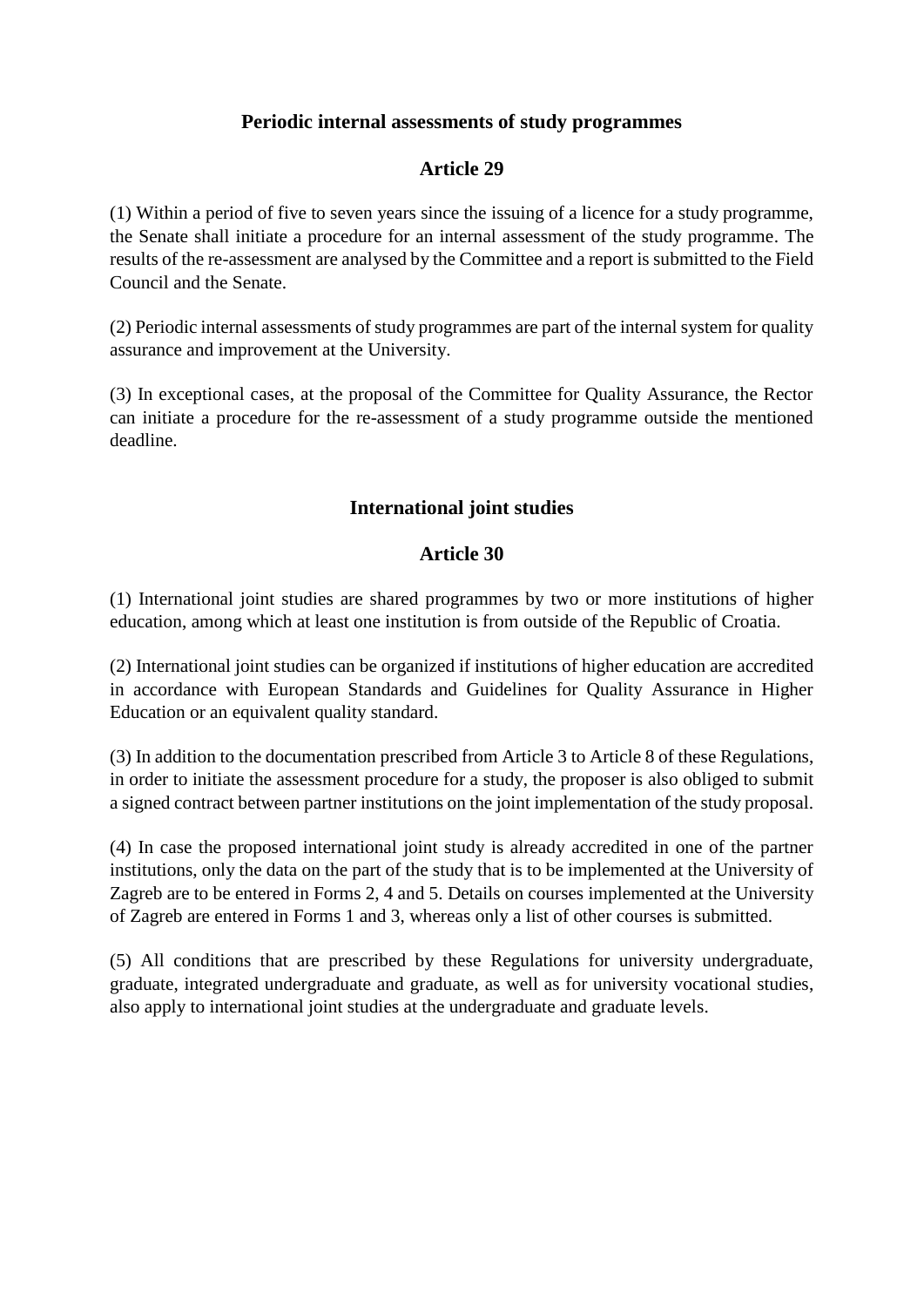### **Joint studies**

### **Article 31**

(1) Joint studies are shared programmes implemented by two or more accredited higher education institutions in the Republic of Croatia, among which only one institution is the provider of the study.

(2) In addition to the documentation prescribed from Article 3 to Article 8 of these Regulations, in order to initiate the assessment procedure for a study, the proposer is obliged to submit a signed contract between partner institutions on the joint implementation of the study proposal.

(3) All conditions that are prescribed by these Regulations for university undergraduate, graduate, integrated undergraduate and graduate, as well as for university vocational studies, also apply to joint studies at the undergraduate and graduate levels.

### **Article 32**

Forms 1 to 7 are given in the appendix of these Regulations.

## **Transitional and final provisions**

### **Article 33**

(1) Regulations on the Study Programme Assessment Procedure of University Undergraduate, Graduate, Integrated Undergraduate and Graduate, and Vocational Studies at the University of Zagreb are adopted by the Senate.

(2) The deadlines prescribed in Article 10, Article 11 paragraph 2, Article 12 paragraph 2, Article 16 paragraph 1 and Article 24 paragraphs 1 and 2 of these Regulations do not include periods from July 15<sup>th</sup> to August 31<sup>st</sup> and from December 24<sup>th</sup> to January 6<sup>th</sup>.

(3) Article 3 paragraph 5 of these Regulations shall be further regulated in detail by a General Act of the University within 6 months after the coming into effect of these Regulations.

(4) Articles 18, 19, 21 and 22 of these Regulations shall be further regulated in detail by a General Act of the University within 6 months after the coming into effect of these Regulations.

## **Article 34**

(1) By the coming into effect of these Regulations, Regulations on the Study Programme Assessment Procedure of University Undergraduate, Graduate, Integrated Undergraduate and Graduate, and Vocational Studies at the University of Zagreb (Class: 640-02/10-10/8; Reg. No.: 380-04/29-10-12, published on July 13th 2010, taking effect on July 21st 2010) shall cease to have effect.